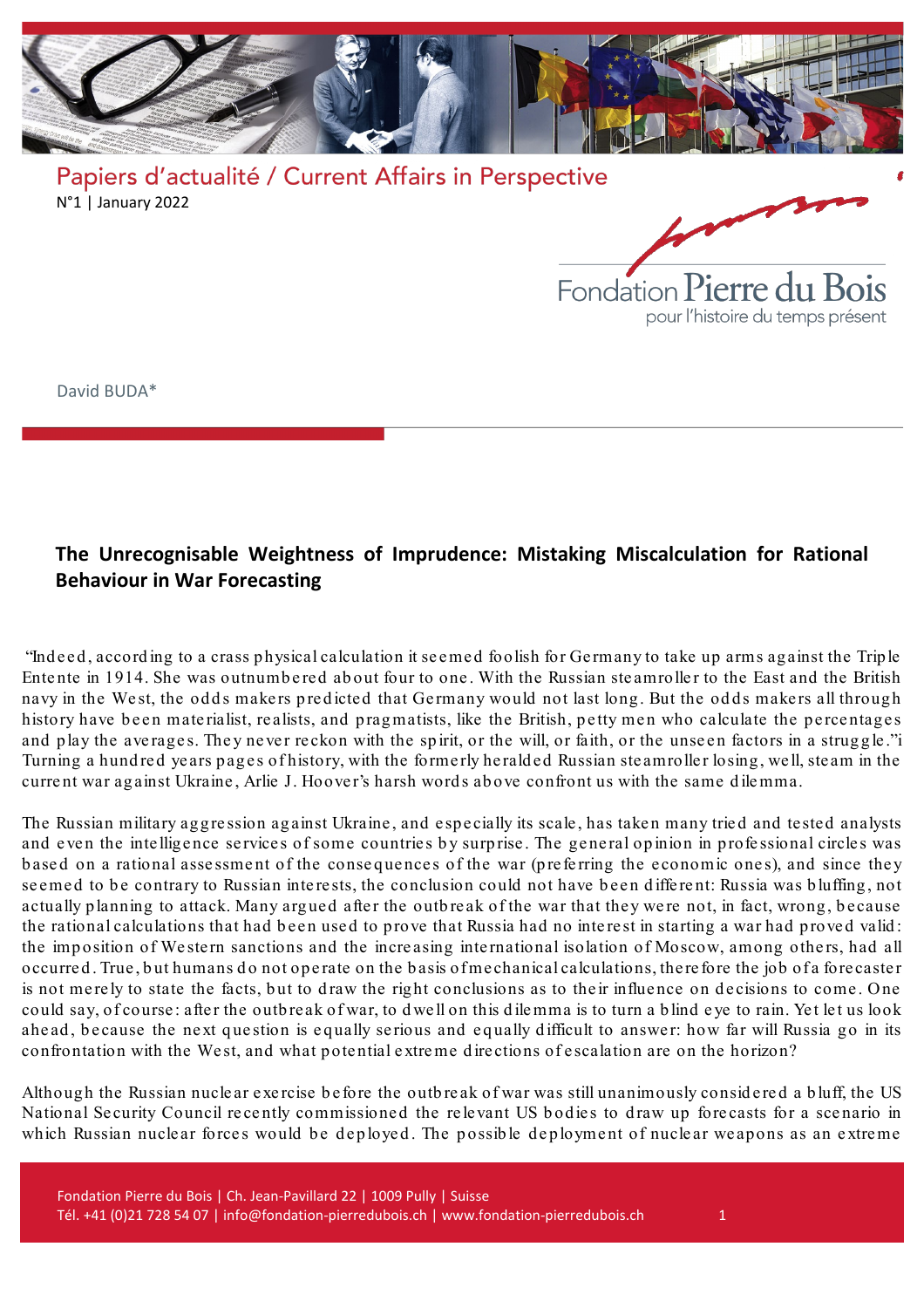

scenario for a possible escalation of the war is being discussed in many quarters in a similar vein to the arguments that were put forward a couple of months ago about the outbreak of war itself: namely, that such a scenario is not realistic, since a rational assessment of the consequences would not be in Moscow's interest. Perhaps that is indeed what the hard facts suggest. However, we have recently seen that the 'hard facts' approach has not exactly de livered results with 100% certainty. The confident exclusion of the nuclear option, or any extreme escalation for that matter, is p rob le matic because it is based on a flawed approach and does not face up to the p ote ntialsyste mic flaws in our forecasting methods. This is not to suggest that a nuclear strike by Russia is imminent, but that our arguments for ruling out a nuclear strike are typical evidence of the persistence of illusions that have led many to rule out the possibility of war in the first place. This is a dangerous state of affairs, regardless of whether we fail to p re d ict the re alisation of a nucle ar threat or 'me re ly' conve ntional or e ven che mical e scalation on the same b asis.

One of the most important - usually overlooked - variables that plays a decisive role in the outbreak of war is the mutual misjud gement of the parties involved, of their own and their opponent's capabilities and, in particular, of the latte r's inte ntions. The re sulting miscalculations le ad to a misre ad ing of the opponent's so-calle d 'thre shold for war', i.e. his readiness to engage in a war. The problem is made particularly serious by the fact that this miscalculation on the part of the initiator of the conflict is in turn misjud ge d b y the attacke d p arty, which does not expect the attack, on the basis that, according to rational calculations, it would not be in the aggressor's interest to attack, since it will be met by a strong counterattack by the attacked party. In other words, the analyst makes the mistake of seeing the aggressor as a party being in possession of perfect information about itself and its opponent, weighing up the situation on entirely rational grounds. The issue is endemic. As Stephen Van Evera argues, "At least some false op timism about relative power preceded every major war since 1740, as well as many lesser and ancie nt wars.["ii](#page-6-1)

Re turning to the current conflict, it is cle ar from the pace of the Russian army's ad vance that the Russian le ad e rship misjud g ed the Ukrainian sid e 's thre shold for war in its op e rational and inte llig e nce p lanning . It also turned out that they had misjudged the West's thre shold for reaction. Russian Foreign Minister Sergei Lavrov, for example, literally [ad mitted](https://www.politico.eu/article/lavrov-admits-no-one-could-have-predicted-scale-of-western-sanctions/) at a recent forum that "no one could have predicted" that the Russian Central Bank would be targeted in the Western sanctions. The minister added: "When the reserves of the Central Bank were frozen, no one would think, out of those who made predictions, what sanctions the West might apply." One critical question is whether, at this stage of the war, when the incumbent Russian leadership has no option but to step up military pressure (e ve n if this is done through tactical re tre ats), will they not misjud ge the p ossib le re actions of the West? And is the West not again miscalculating Russia's intentions based on what Moscow should do on the basis of rational calculations in the inte rests of its own power?

Russia's original intention in launching the conflict went beyond bringing Ukraine under Russian influence: the main purpose of deploying its military potential was to use it as a bluff to scare the Western countries and thus drive a wedge between the European members of NATO and the United States. The calculation was that the European members of the military alliance would not be united against the Russian military threat: many of them would not be prepared to take on a potential military confrontation on the European stage. They would confront the US and the conflict would escalate to the point where Washington would eventually be ousted from the Europe an se curity archite cture.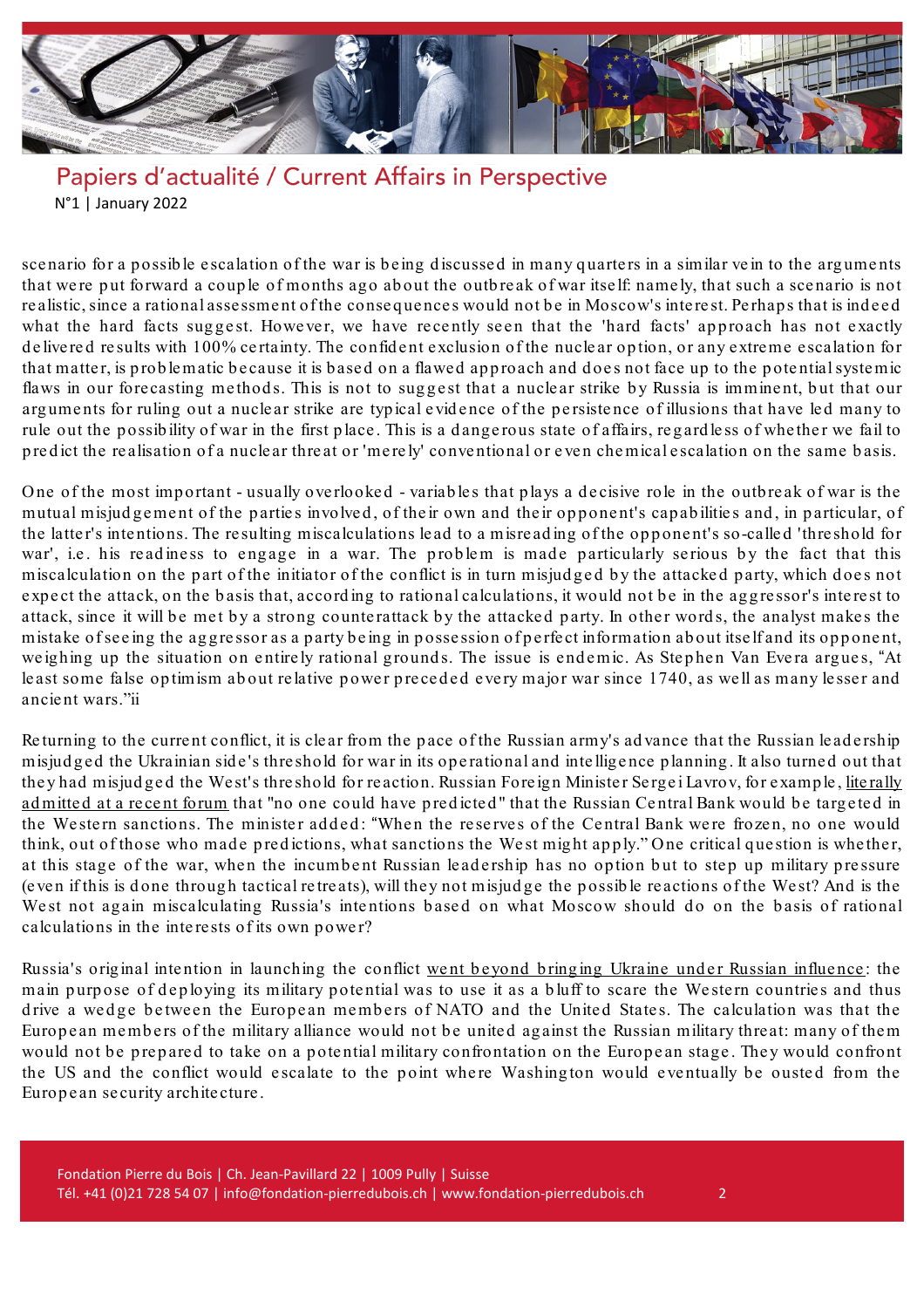

Russia had definitely some basis to come to this conclusion. NATO and the EU are known to be bleeding from many wounds - French Pre sid e nt Emmanue l Macron not so long ago called the military alliance 'b rain dead' - while European societies are far from united even today in assigning blame for the war. It can be argued that the backlash of sanctions against Russia, i.e. the adverse effects on Western countries (rising prices of energy and other raw materials, etc.), could yet contribute to a major change in public sentiment in favour of Russian interests. For example, "with energy prices rising, EU solidarity with Ukraine may start to wane", but of course there are many other factors that could contribute to exacerbating this problem. Also in the words of the Carnegie Europe staff member quoted above: "When EU countries were confronted with this war scenario, they were already exhausted by the economic, social, and political costs of the pandemic. A fragile EU will have to cope with an increase in de fense spending, while reducing energy dependency and dealing with high inflation." In the words of the [analysts](https://www.cer.eu/insights/russias-war-ukraine-worse-west) of the Centre for European Reform, the EU "must now mitigate the economic, social and political consequences, which will hit ordinary citizens and challenge Western cohesion."

At the same time, of course, it must be admitted that Moscow has so far misjudged the state of the unity of the West. This is a common mistake, to which Hitler himself fell victim, ob livious to a political cultural community which, despite all its previous antagonisms and difficulties, was able to bring together in an emergency situation parties who were otherwise divided or indifferent to each other's fate. The question is how much pressure this unity can withstand and whether Putin, rather than retreating, is not seeking to disrupt it by increasing this pressure.

In anticipation of the negative impact of sanctions - a Russian society under an authoritarian regime is presumably more resilient (has to bear more) in this respect than we lfare societies in the West - this pressure can obviously be achieved by increasing the military threat. In this case, the fatal risk could emerge if the Russian increase in pressure does not ultimately lead to the disintegration of the Western alliance, but to the assumption of a belligerent confrontation. (Think again of Hitler's fatally flawed calculation.) In other words, in this case Russia would again be miscalculating the thre shold for war.

These are far from mere theoretical speculations. We are talking about the principle of "escalation for deescalation" in Russian military nuclear doctrine and its potential failure. The principle, which explicitly governs the d e p loyme nt of nucle ar weapons, is that Russia may order the d e p loyme nt of a nucle ar weapon if it would deter the enemy from escalating the confrontation. However, this principle also works without the use of nuclear weapons in fact, that is what we are witnessing at the moment. In the meantime, however, the principle that Russia may decide to launch a nuclear strike even if its 'existence' is threatened is also part of the Russian nuclear doctrine. Russian President Vladimir Putin, among others, has justified the [invasion](https://www.bloomberg.com/news/articles/2022-02-24/full-transcript-vladimir-putin-s-televised-address-to-russia-on-ukraine-feb-24) of Ukraine by saying that "it is a matter of life and death, a matter of our historical future as a nation," in order to contain a "very real threat" to "the very e xiste nce of our state ." The imp act of Western sanctions ag ainst Russia and the arms sup p lies to Ukraine could ve ry e asily lead to the app lication of this rather flexible principle. In any case, Dmitry Peskov, the Russian President's spokesman, did not fail to draw attention to this in a recent interview with CNN: Russia will not renounce the use of nuclear weapons if it feels its existence is threatened. Dmitry Medvedev, former Russian President and current Deputy Chairman of the Russian Security Council, has also raised the [prospect](https://www.theguardian.com/world/2022/mar/26/russia-reasserts-right-to-use-nuclear-weapons-in-ukraine-putin) of a Russian nuclear arsenal in the event of a NATO no-fly zone over Ukraine or an attack on the infrastructure needed to operate a Russian nuclear deterrent. In other words, the principle of 'escalation for de-escalation' is already in use today (through the use of conve ntional warfare) and the stage is set at the communication le ve l for it to le ad to the use of nucle ar weapons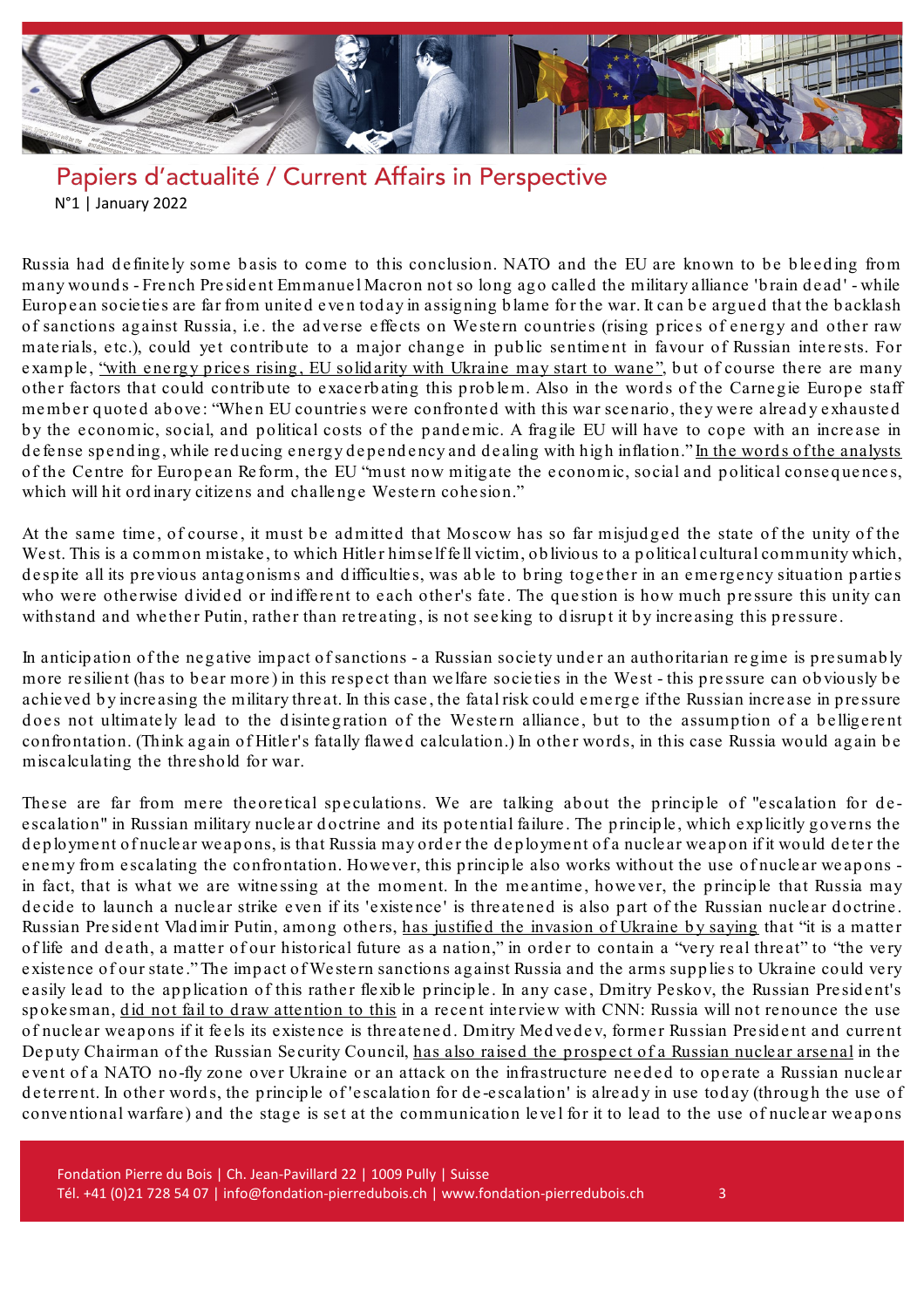

at any time: it has been announced that Russia's very existence is at stake. The only question now is whether Moscow is corre ctly asse ssing - or miscalculating - the re action of its ad ve rsary in the e ve nt of a limite d nucle ar strike or the prospect of one. The situation is far from clear, and the world has already gotten to the brink of a nucle ar war once because of a mutual miscalculation in this regard .

It is exactly 60 ye ars since the Cuban Missile Crisis of 1962, the closest humanity has e ver come to a nucle ar war. Soviet leader Nikita Khrushchev unknowing ly pulled out just 48-72 hours before the US military launched an attack on Soviet nuclear weapons secretly deployed in Cuba. In other words, humanity was 2-3 days away from the outbreak of a nuclear war. In fact, in the decades of the Cold War that followed, Moscow did not indulge in such provocative moves. Today, however, when the Russian leadership is threatening, sometimes openly, sometimes implicitly, not to rule out the use of its nuclear potential, and when the seriousness of this threat is not even ruled out by the Director of the US Central Intelligence Agency (CIA) or the US Deputy Secretary of State either, not to mention the leadership of the attacked country, Ukraine, it is worth recalling what a mistake once led both sides to confront human civilisation with the horror of self-destruction. Yes, it was a mistake, and there is a good chance that a similar confrontation today could be based on a mistake as well, only in a much more complex situation, which would be more difficult to unravel, or perhaps not at all.

US President John F. Kennedy did not mince words following the Cuban Missile Crisis: "I don't think we expected that he [Nikita Khrushchev] would put the missiles in Cuba," he said, "because it would have seemed such an imp rud e nt action for him to take ."'[iii](#page-6-2) Ag ainst the b ackd rop of various cine matic fantasie s and myths about 'knowit-all' secret services engaged in 'world conspiracies', it may seem particularly incomprehensible to many how on earth a war threatening the very existence of human civilisation was avoided only by a hair's breadth as the opposing sides simply "didn't expect" what the other side would eventually do. Given that not many people would have "expected" Russia attacking Ukraine, just as not many people in Moscow would have "expected" the strong reactions coming from both the Ukrainian and Western sides, it is worth delving a little deeper into the history of how our mental dispositions can completely determine and turn upside down our interpretation of rational facts. There are an ominous number of analogies between the current crisis and the crisis of 60 years ago from which we mig ht le arn some thing .

The analysis, published by the US Army's Institute for Strategic Studies, reveals that, under the status quo, US inte lligence did not anticipate the deployment of Soviet missiles to Cuba because Moscow had never deployed missiles outside the Soviet Union and Warsaw Pact states and clearly not considered to risk a violent US response. ["Khrushchev,](https://press.armywarcollege.edu/cgi/viewcontent.cgi?article=1351&context=monographs) however, did not see it the way we thought he would, or the way we thought he should." So the US assessments were rational, but did they take the right approach? Furthermore, what could have led Khrushchev to trust that Washing ton would not opt for open confrontation?

Some of the reasons were of a topical political nature. In the years leading up to the events, US and Western dithering could be inferred, for example, from the lack of any meaning ful response to the building of the Berlin Wall, the open violation of the Soviet promise to freeze certain nuclear tests at the June 1961 Vienna US-Soviet summit, while the failed US intelligence operation in the Bay of Pigs in Cuba clearly seemed to have discouraged Washing ton's experimentalism. All this may be familiar against the background of contemporary events: a more re strained US foreign policy against the background of the negative repercussions of military interventions in the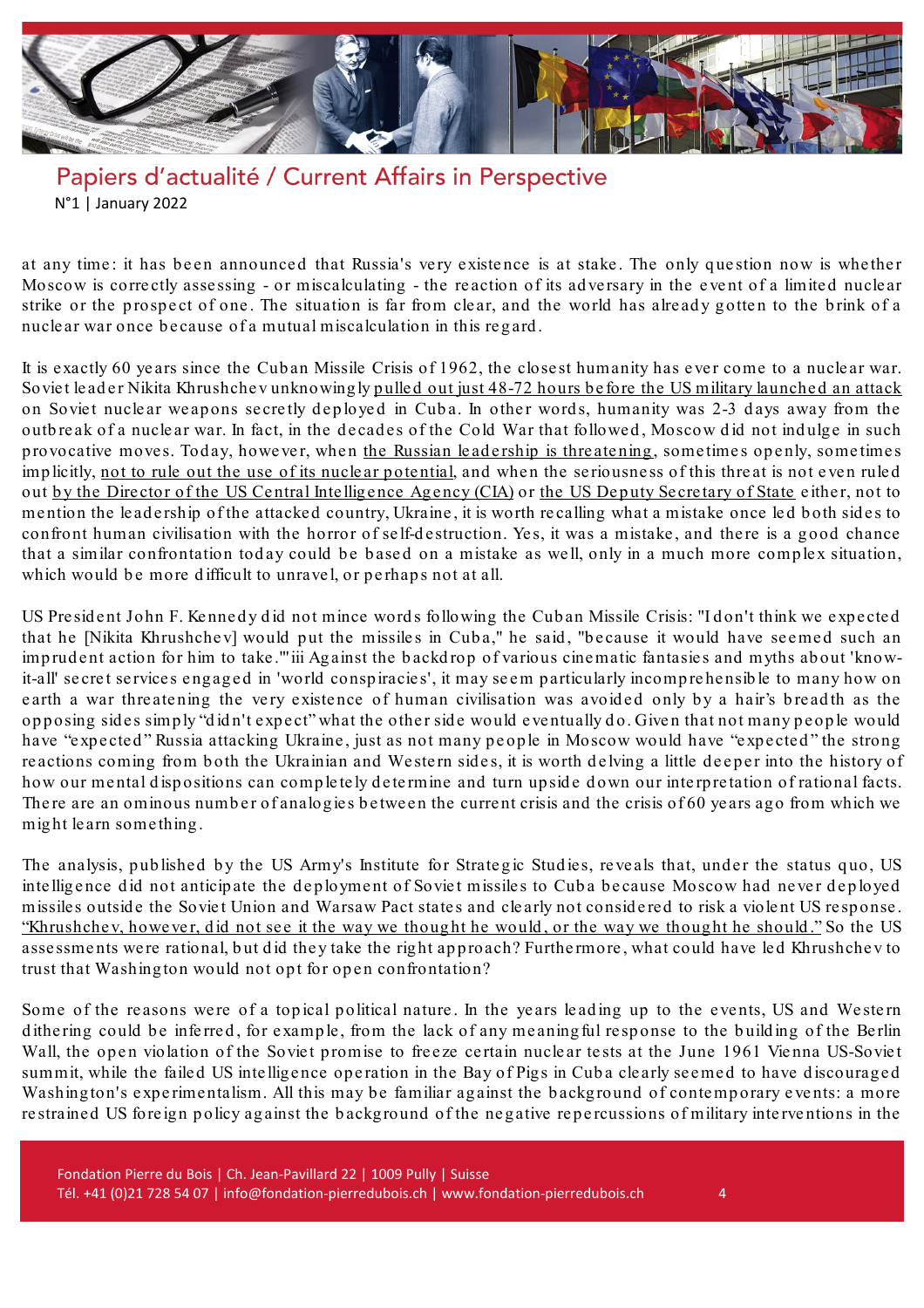

Bush ad ministration, in many cases at least on dubious grounds, and the successful Russian expansionism that built on this (the se izure of Crime a, inte rfe re nce in US e le ctions, d e stab ilisation of the Europ ean Union, etc., all without any meaning ful counter-measures). And that's not even mentioning Trump.

However, there was another reason for Moscow's miscalculation, as the [analysis](https://press.armywarcollege.edu/cgi/viewcontent.cgi?article=1351&context=monographs) cited above points out: "Khrushchev also had an id e olog ical mind -set that b e lie ved history was on the sid e of socialism and communism, and that capitalism and constitutional democracy were weak and would ultimately be defeated by communism and the Soviet Union. In Khrushchev's mind-set, the extra-human forces of 'history' were major drivers of political, e conomic, and foreign policy decisions, and he demonstrated that he was prepared to be an obedient agent of these forces, regardless of the risk of war and blood shed." The Soviet leadership expected the deployment of nucle ar weapons in Cuba - in close p roximity to the US - b ring ing about a rap id and e ffe ctive change in the g lob al strategic balance of power and a fund amental transformation of the security architecture. If we have said that there are strong analogies between then and now in the context of a misappraisal of the current political situation, perhaps this is even more the case regarding this issue.

Paradoxical as it may seem, the Russian leadership and its allies, who now claim to be deeply religious, think and claim the same about the West today as their officially declared atheist predecessors sixty years ago, with the d iffe re nce that today communism has been re p lace d b y a p articular interp re tation of "Christianity" as an imp e rial ideology: "The Kremlin seeks to establish a brand for Russia that depicts it as a torchbearer of European traditions and as a power challenging the post war liberal-democratic status quo.["iv](#page-6-3) The war with Ukraine is also seen in this light as a kind of culture war, a "holy war", aimed at a showdown with the decadent, decaying, liberal West, in which Moscow has already declared itself the moral victor. In the words of Cyril [Hoyorun,](https://www.washingtonpost.com/world/2022/04/19/patriarch-kirill-orthodox-church-russia-ukraine/) a Russian Orthodox theologian opposed to the official Church leadership: "Any war has to have guns and ideas. In this war, the Kremlin has provided the guns, and I believe the church is providing the ideas." Feel free to replace the Russian Orthodox Church with the Communist Party and the historical analog y is instantly pe rfe ct. This conviction of Putin's was (is?) shared - or reinforced - by those Western political forces that saw the main supporter of their 'Christian' religious nationalism, or the Eurosceptic populist ideology invoking it, in the very willing Russian leader, who considers the support of opponents of mainstream political trends a great opportunity for political destabilisation of the West.

Only Khrushchev made a [miscalculation:](https://www.siwps.org/wp-content/uploads/Robert-Jervis-The-Cuban-Missle-Crisis.pdf) "the United States had not only been prepared to attack Cuba despite the presence of Soviet weapons, but precisely because the weapons had been brought in." The Soviet move, which directly threatened the security of the United States, provoked a very different reaction from what Soviet analysts had previously modelled for themselves in the absence of such a threat. Ultimately, they misread the American mentality, just as the Americans misread the mentality of the Soviet leadership. The Americans expected rational de liberation from the Soviets, but the Soviets were not capable of rational deliberation. Both sides fell into the trap summarized by a contemporary analysis of the crisis as follows: "we may go wrong in an intelligence estimate, not because our operational set of expectations is faulty, but because we do not know the information (and perhaps the basic values) on which an opponent acts, or because we simply assume that he acts on approximately the same information (and b asic value s) which we have and that he will not make any te chnical mistake s in his calculations."[v](#page-6-4)

The Cuban crisis, which lasted for a month, was finally resolved as a result of very decisive US action, which took the Soviet leadership by surprise, on the verge of the outbreak of a nuclear war. But the current nuclear threat is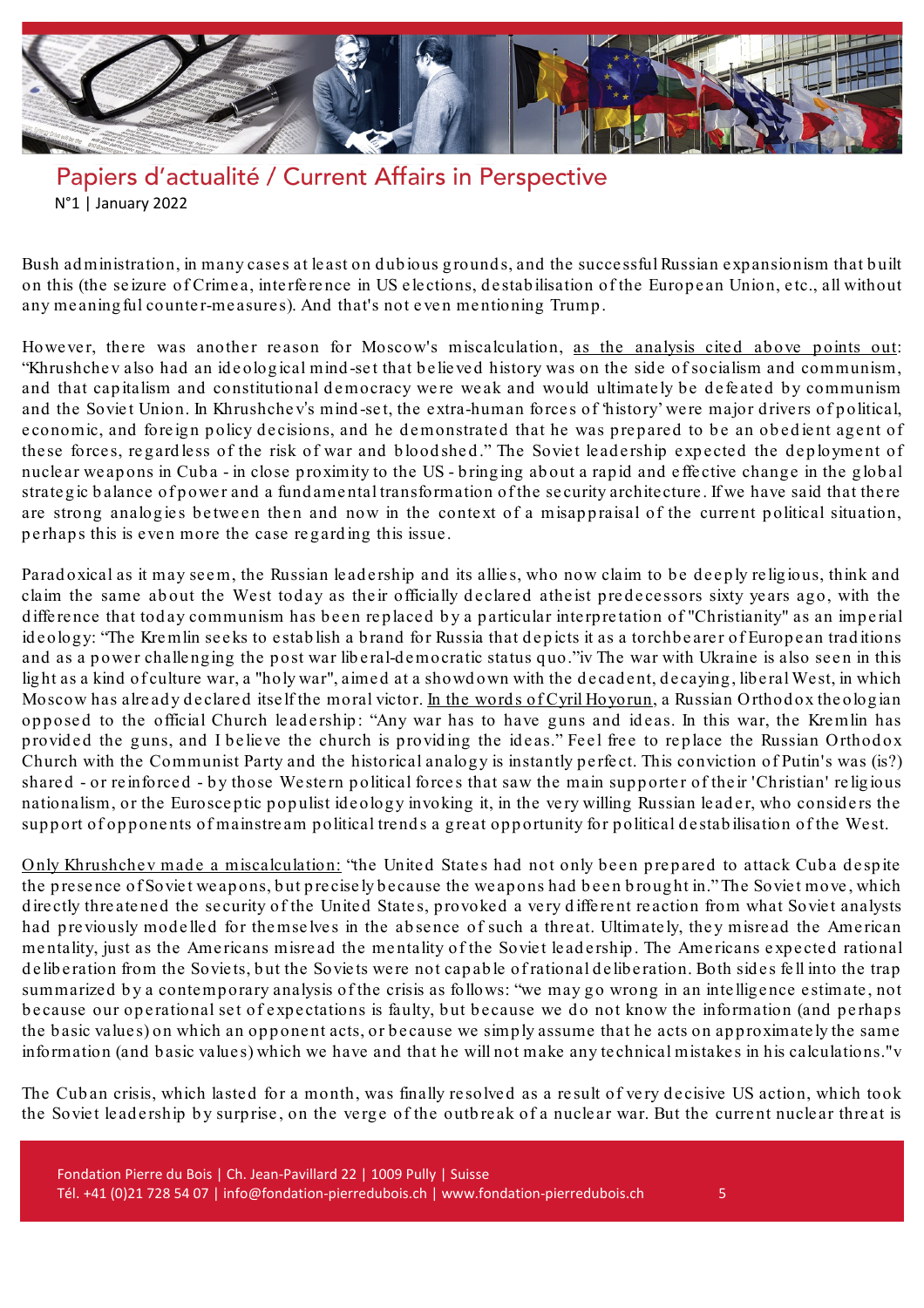

embedded in a much more complex geopolitical conflict (no longer a bipolar world order, Western societies are far from unanimous in their positions on Russia, etc.) and, not least, in a war that has been going on for three months. A war the like of which has not been fought in Europe since the Second World War, and in which the world 's two greatest nucle ar powers are ind ire ctly p itte d ag ainst each other.

Und oub ted ly, Russia would not have entered this war if it had not been sure that the "d e clining West" would not be an adversary and would not engage in a military confrontation. These calculations, at the current, indirect level of the conflict have cle arly p roved wrong. The que stion, howeve r, is whether the Russian le ad e rship is not of the op inion that there is still room to increase the risk of d irect armed conflict. O r whether there is any other op tion for Moscow, apart from the nuclear threat, to get off the track without strategic defeat. Paradoxically, the fact that the performance of their conventional military has so far proved less than convincing should not reassure us, as this only incre ases the danger of using the unconventional op tion as the only re maining tool.

Let us not rule out this option simply because it would be, in President Kennedy's words, 'imprudent' on Russia's part or because it has not been done b e fore . It is worth stud ying the historical role of mental d isp ositions in le ad ing to fatal miscalculations, in order to anticip ate the instance s in which 'imp rud e nce ' could b ring humanity to the b rink of a great war. Especially when this question arises in the midst of a war that is already the result of such 'imprudence'. As we have been told, "it seemed" - and indeed it was - "foolish for Germany to take up arms in 1914". Now it would equally be foolish on our part to forget that they actually did.

> PhD Candidata David Buda \*PhD Candidate, Department of International History and Politics, The Geneva Graduate Institute

.